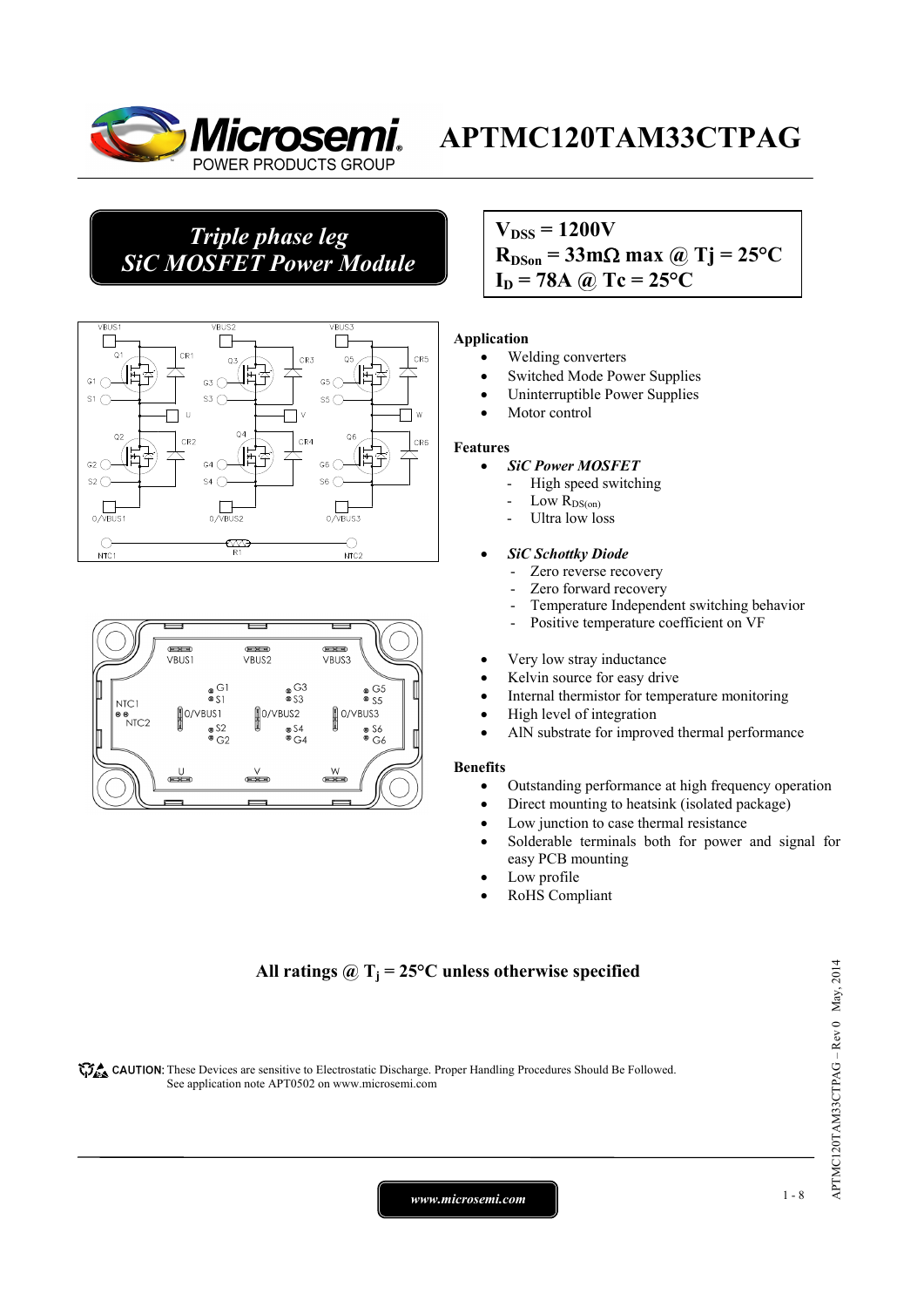

### **Absolute maximum ratings** (per SiC MOSFET)

| Symbol          | Parameter                    |                      | Max ratings | Unit      |
|-----------------|------------------------------|----------------------|-------------|-----------|
| $V_{DSS}$       | Drain - Source Voltage       |                      | 1200        |           |
| $I_D$           | Continuous Drain Current     | $T_c = 25^{\circ}C$  | 78          |           |
|                 |                              | $T_c = 80^{\circ}$ C | 58          | А         |
| I <sub>DM</sub> | Pulsed Drain current         |                      | 155         |           |
| $\rm V_{GS}$    | Gate - Source Voltage        |                      | $-10/25V$   |           |
| $R_{DSon}$      | Drain - Source ON Resistance |                      | 33          | $m\Omega$ |
| $P_D$           | Maximum Power Dissipation    | $T_c = 25^{\circ}C$  | 370         | W         |

### **Electrical Characteristics** (per SiC MOSFET)

| <i>Symbol</i> | <i><b>Characteristic</b></i>    | <b>Test Conditions</b>           |                      | Min | Tvn | <b>Max</b> | Unit      |
|---------------|---------------------------------|----------------------------------|----------------------|-----|-----|------------|-----------|
| $I_{DSS}$     | Zero Gate Voltage Drain Current | $V_{GS} = 0V$ , $V_{DS} = 1200V$ |                      |     |     | 300        | μA        |
| $R_{DS(on)}$  | Drain – Source on Resistance    | $V_{GS}$ = 20V                   | $T_i = 25^{\circ}C$  |     | 27  | 33         |           |
|               |                                 | $I_D = 60A$                      | $T_i = 150^{\circ}C$ |     | 50  | 70         | $m\Omega$ |
| $V_{GS(th)}$  | Gate Threshold Voltage          | $V_{GS} = V_{DS}$ , $I_D = 3mA$  |                      |     | 2.2 |            |           |
| $I_{GSS}$     | Gate – Source Leakage Current   | $V_{GS} = 20 V$ , $V_{DS} = 0V$  |                      |     |     | 750        | nA        |

### **Dynamic Characteristics** (per SiC MOSFET)

| Symbol                    | <i><b>Characteristic</b></i>        | <b>Test Conditions</b>                                                       |                | Min | $\mathcal{I}yp$ | <b>Max</b> | Unit               |
|---------------------------|-------------------------------------|------------------------------------------------------------------------------|----------------|-----|-----------------|------------|--------------------|
| $\mathbf{C}_{\text{iss}}$ | <b>Input Capacitance</b>            | $V_{GS} = 0V$                                                                |                |     | 2.85            |            |                    |
| $C_{\rm oss}$             | Output Capacitance                  | $V_{DS} = 1000V$                                                             |                |     | 0.24            |            | nF                 |
| $C_{\rm rss}$             | Reverse Transfer Capacitance        | $f = 1MHz$                                                                   |                |     | 0.02            |            |                    |
| $Q_{\rm g}$               | Total gate Charge                   | $V_{GS} = 0/20V$                                                             |                |     | 148             |            | nC                 |
| $Q_{gs}$                  | Gate – Source Charge                | $V_{Bus} = 800V$                                                             |                |     | 32              |            |                    |
| $Q_{gd}$                  | Gate – Drain Charge                 | $I_D = 60A$                                                                  |                |     | 54              |            |                    |
| $T_{d(on)}$               | Turn-on Delay Time                  | $V_{GS} = -5/+20V$<br>$V_{Bus} = 800V$<br>$I_D = 60A$ , $T_I = 150^{\circ}C$ |                |     | 20              |            |                    |
| $T_r$                     | Rise Time                           |                                                                              |                |     | 20              |            | ns                 |
| $T_{d(off)}$              | Turn-off Delay Time                 |                                                                              |                |     | 75              |            |                    |
| $T_f$                     | Fall Time                           | $R_L = 13\Omega$ ; $R_{Gext} = 16.7\Omega$                                   |                |     | 35              |            |                    |
| $E_{on}$                  | Turn on Energy                      | <b>Inductive Switching</b><br>$V_{GS} = -5/+20V$<br>$V_{\text{Bus}} = 600V$  | $T_i = 150$ °C |     | 1.3             |            | mJ                 |
| $E_{\rm off}$             | Turn off Energy                     | $I_D = 60A$<br>$R_{\text{Gext}} = 16.7\Omega$                                | $T_i = 150$ °C |     | 0.7             |            |                    |
| $R_{Gint}$                | Internal gate resistance            |                                                                              |                |     | 3.2             |            | Ω                  |
| $R_{thJC}$                | Junction to Case Thermal Resistance |                                                                              |                |     |                 | 0.34       | $\rm ^{\circ} C/W$ |

### **Source - Drain diode ratings and characteristics** (per SiC MOSFET)

| <i>Symbol</i>   | <i>Characteristic</i>    | <b>Test Conditions</b>                                                    | Min | Tvp | Max | Unit         |
|-----------------|--------------------------|---------------------------------------------------------------------------|-----|-----|-----|--------------|
| $V_{SD}$        | Diode Forward Voltage    | $V_{GS} = -5V$ , $I_{SD} = 30A$                                           |     | 3.3 |     | $\mathbf{V}$ |
|                 |                          | $V_{GS} = -2V$ , $I_{SD} = 30A$                                           |     | 3.1 |     |              |
| $t_{rr}$        | Reverse Recovery Time    | $I_{SD} = 60A$ ; $V_{GS} = -5V$<br>$V_R = 800V$ ; $di_F/dt = 1000A/\mu s$ |     | 40  |     | ns           |
| $Q_{rr}$        | Reverse Recovery Charge  |                                                                           |     | 415 |     | nC           |
| 1 <sub>rr</sub> | Reverse Recovery Current |                                                                           |     | 20  |     |              |

APTMC120TAM33CTPAG-Rev 0 May, 2014 APTMC120TAM33CTPAG – Rev 0 May, 2014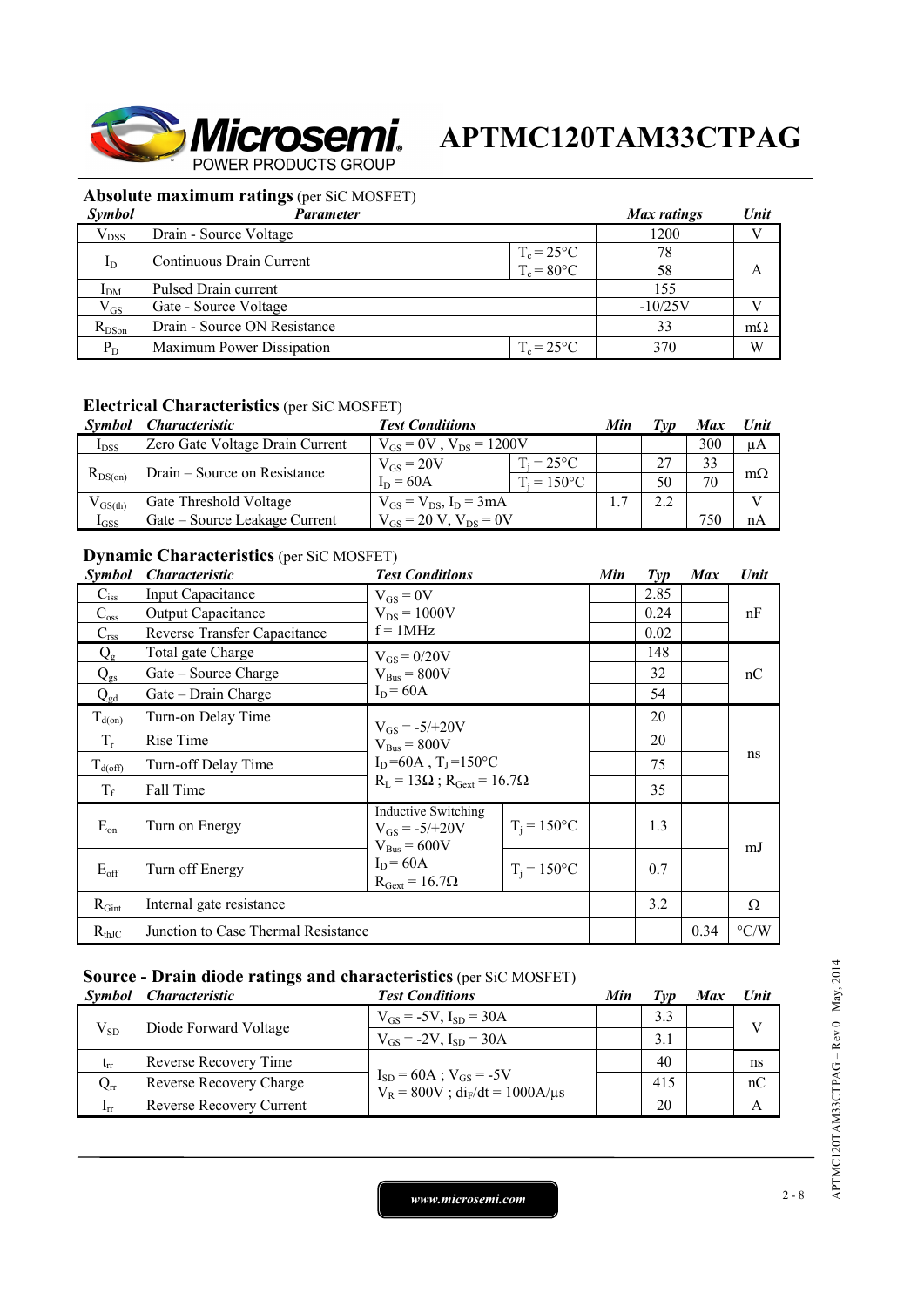

|                      | SiC schottky diode ratings and characteristics (per SiC diode) |                           |                                                      |     |                |            |                    |
|----------------------|----------------------------------------------------------------|---------------------------|------------------------------------------------------|-----|----------------|------------|--------------------|
| <i><b>Symbol</b></i> | <i><b>Characteristic</b></i>                                   | <b>Test Conditions</b>    |                                                      | Min | $\mathit{Typ}$ | <b>Max</b> | <b>Unit</b>        |
| $V_{RRM}$            | Peak Repetitive Reverse Voltage                                |                           |                                                      |     |                | 1200       | V                  |
|                      |                                                                |                           | $T_i = 25^{\circ}C$                                  |     | 100            | 600        |                    |
| $I_{RRM}$            | Reverse Leakage Current                                        | $V_R = 1200V$             | $T_i = 175$ °C                                       |     | 170            | 3000       | μA                 |
| $I_F$                | DC Forward Current                                             |                           | $Tc = 125^{\circ}C$                                  |     | 30             |            | A                  |
|                      | Diode Forward Voltage                                          | $I_F = 30A$               | $T_i = 25^{\circ}C$                                  |     | 1.6            | 1.8        | V                  |
| $V_{\rm F}$          |                                                                |                           | $T_i = 175$ °C                                       |     | 2.3            | 3          |                    |
| $Q_{C}$              | <b>Total Capacitive Charge</b>                                 |                           | $I_F = 30A$ , $V_R = 1200V$<br>$di/dt = 1200A/\mu s$ |     | 240            |            | nC                 |
|                      | Total Capacitance                                              | $f = 1$ MHz, $V_R = 200V$ |                                                      |     | 288            |            |                    |
| $\mathcal{C}$        |                                                                |                           | $f = 1$ MHz, $V_R = 400V$                            |     | 207            |            | pF                 |
| $R_{\text{th}T}$     | Junction to Case Thermal Resistance                            |                           |                                                      |     |                | 0.37       | $\rm ^{\circ} C/W$ |

 $R<sub>thJC</sub>$  Junction to Case Thermal Resistance 0.37

### **Temperature sensor NTC** (see application note APT0406 on www.microsemi.com).

| <b>Symbol</b>          | <i>Characteristic</i>    |                | Min | $T_{VD}$ | Max | Unit          |
|------------------------|--------------------------|----------------|-----|----------|-----|---------------|
| $R_{25}$               | Resistance $\omega$ 25°C |                |     | 50       |     | kΩ            |
| $\Delta R_{25}/R_{25}$ |                          |                |     |          |     | $\frac{0}{0}$ |
| $B_{25/85}$            | $\Gamma_{25}$ = 298.15 K |                |     | 3952     |     | <b>Y</b>      |
| $\Delta B/B$           |                          | $T_c = 100$ °C |     |          |     | $\frac{0}{0}$ |

$$
R_T = \frac{R_{25}}{\exp\left[B_{25/85}\left(\frac{1}{T_{25}} - \frac{1}{T}\right)\right]}
$$
 T: Thermistor temperature

### **Thermal and package characteristics**

| <i>Symbol</i> | <i><b>Characteristic</b></i>                                     |             |                   | Min | <b>Max</b>      | Unit            |
|---------------|------------------------------------------------------------------|-------------|-------------------|-----|-----------------|-----------------|
| $V_{ISOL}$    | RMS Isolation Voltage, any terminal to case $t = 1$ min, 50/60Hz |             |                   |     |                 | V               |
| $T_{\rm J}$   | Operating junction temperature range                             |             | <b>SiC MOSFET</b> | -40 | 150             |                 |
|               |                                                                  |             | SiC diode         | -40 | 175             |                 |
| $T_{JOP}$     | Recommended junction temperature under switching conditions      |             |                   |     | $T_{J}$ max -25 | $\rm ^{\circ}C$ |
| $T_{STG}$     | Storage Temperature Range                                        |             |                   |     | 125             |                 |
| $T_C$         | <b>Operating Case Temperature</b>                                | -40         | 100               |     |                 |                 |
| Torque        | Mounting torque                                                  | To heatsink | M6                |     |                 | N.m             |
| Wt            | Package Weight                                                   |             |                   |     | 250             | ջ               |

*www.microsemi.com* 3-8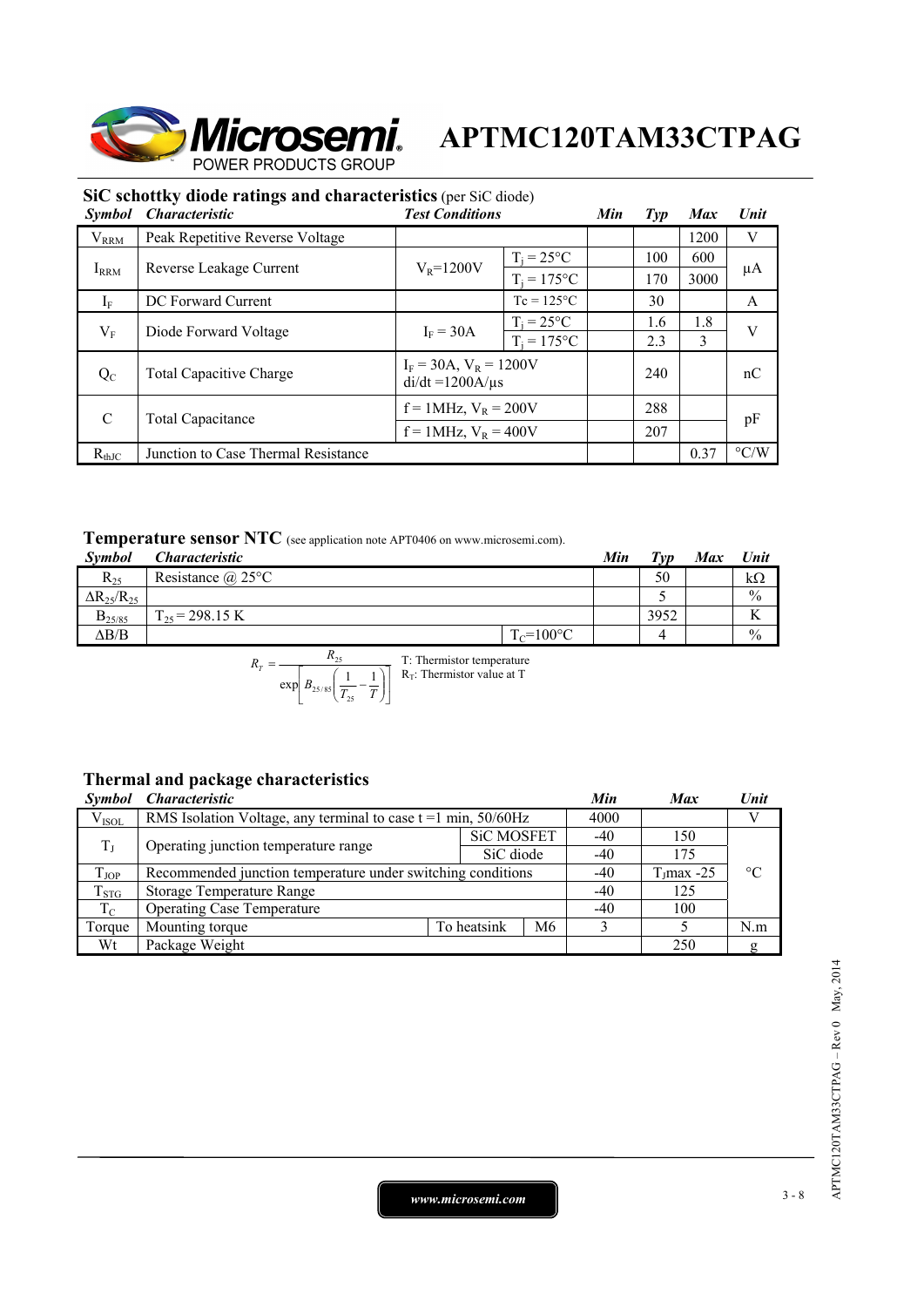



See application note 1902 - Mounting Instructions for SP6-P (12mm) Power Modules on www.microsemi.com

*www.microsemi.com* 4-8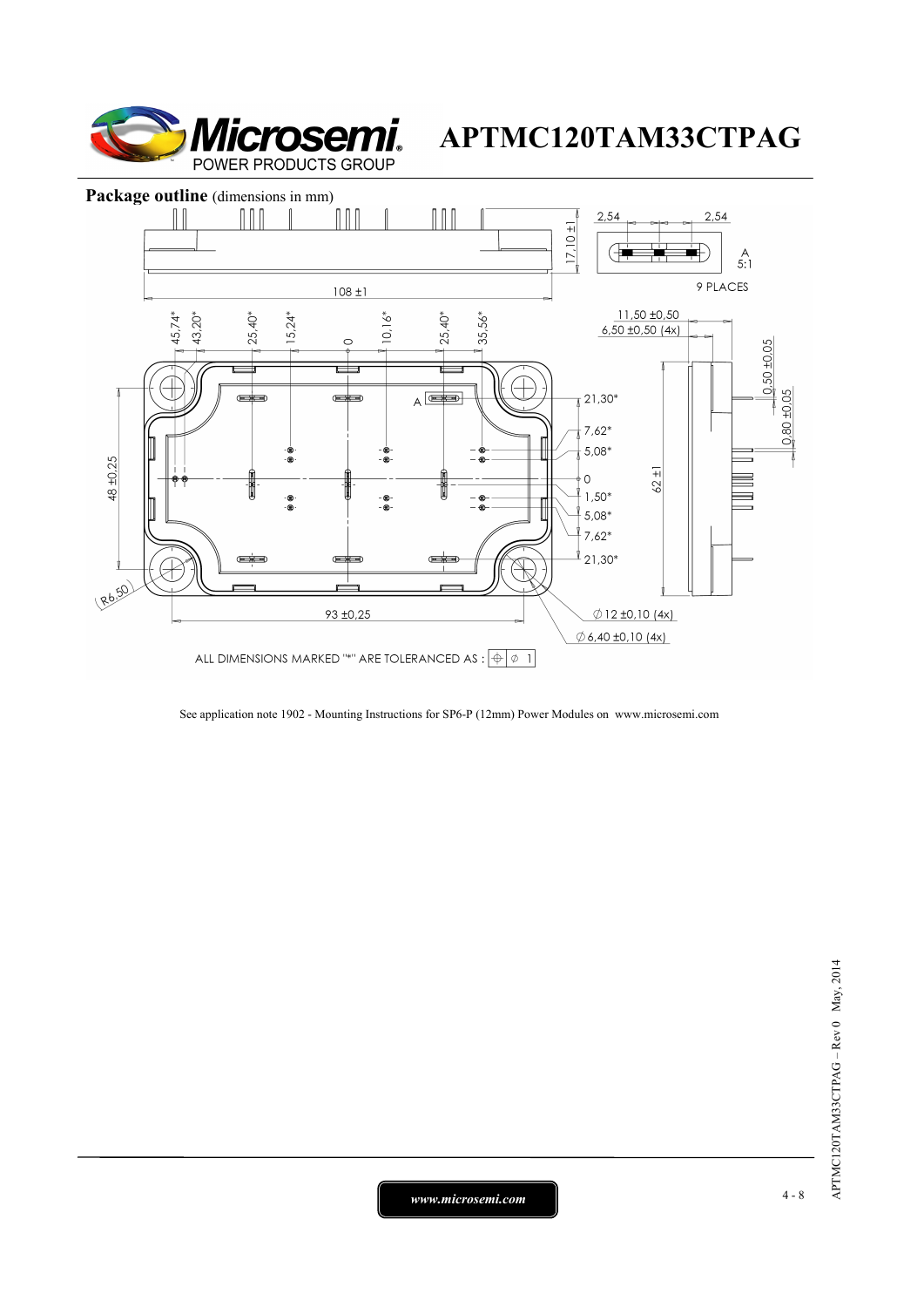

### **Typical SiC MOSFET Performance Curve**



*www.microsemi.com* 5-8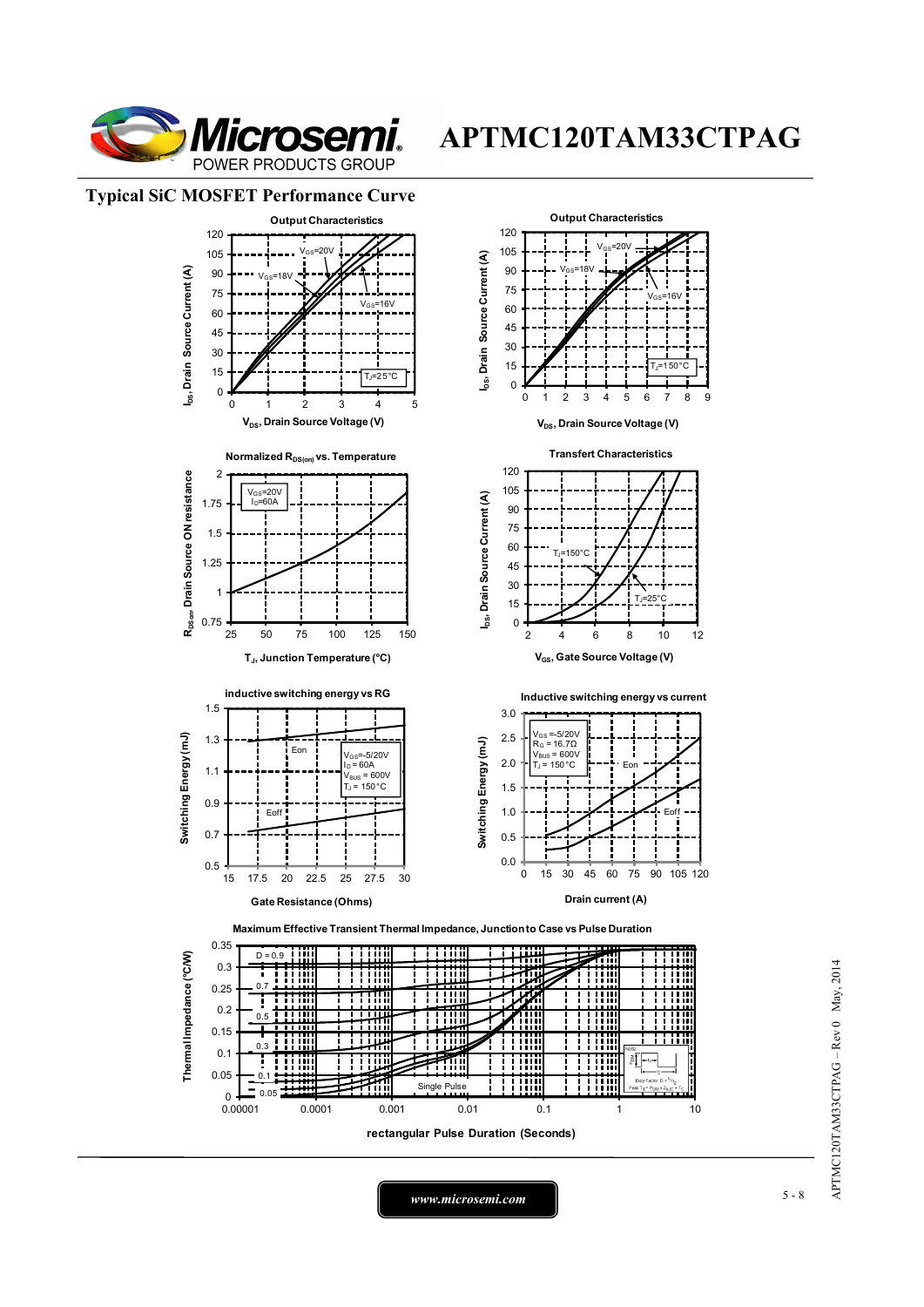











15 30 45 60 75 90

**I<sub>D</sub>**, Drain Current (A)

Hard switching

0 100





 $V_{SD}$ , Source drain voltage (V)

**Output Characteristics**



APTMC120TAM33CTPAG-Rev 0 May, 2014 APTMC120TAM33CTPAG – Rev 0 May, 2014

*www.microsemi.com* 6-8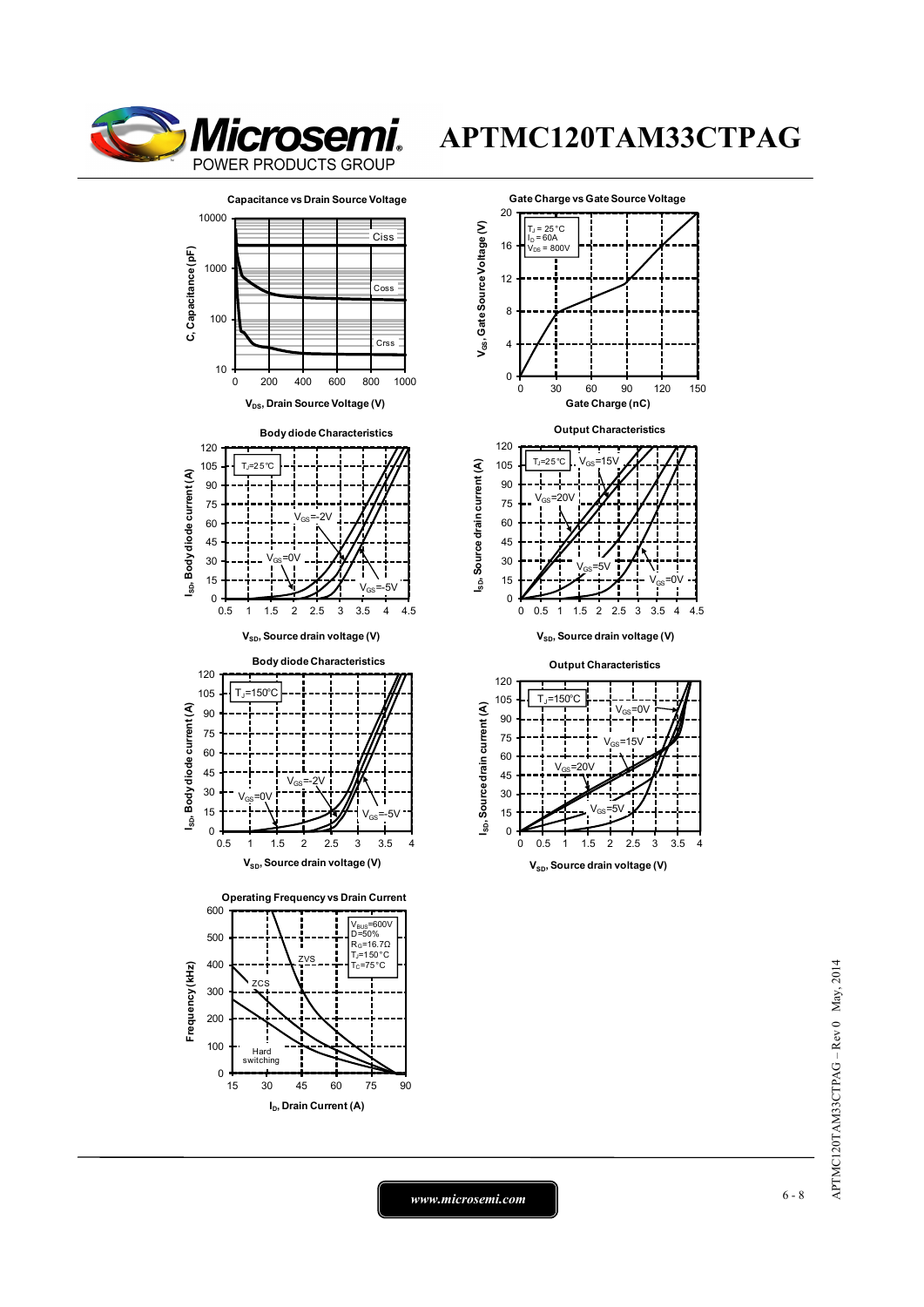

### **Typical SiC diode Performance Curve**



*www.microsemi.com* 7-8